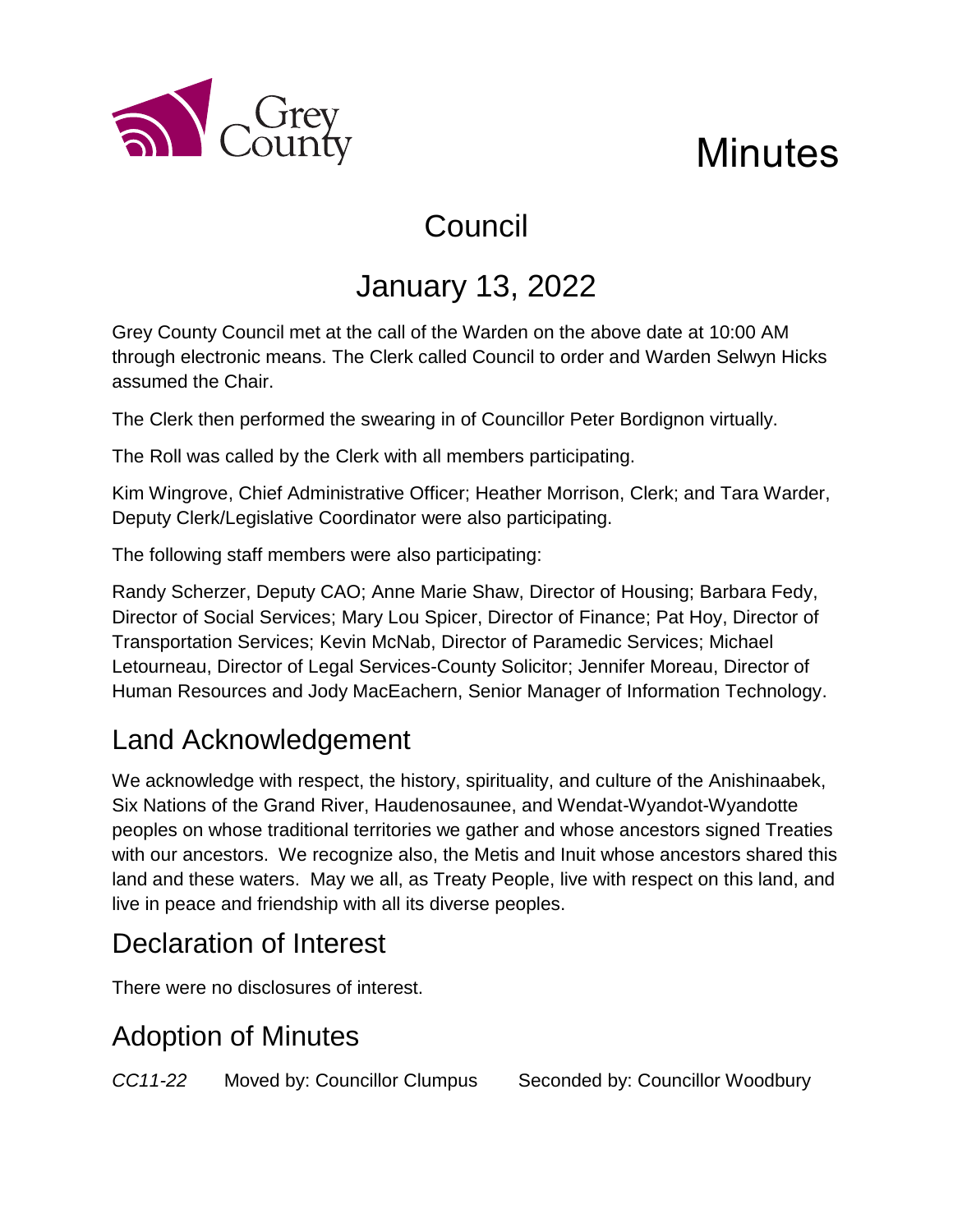**That the minutes of the County Council meeting dated December 7, 2021 and the Council and Committee of the Whole meetings dated December 9, 2021 and the resolutions contained therein be adopted as presented.**

Carried

*CC12-22* Moved by: Councillor Keaveney Seconded by: Councillor Clumpus

**That the Committee of the Whole closed meeting minutes dated December 9, 2021 be adopted as provided to County Council.**

Carried

*CC13-22* Moved by: Councillor Robinson Seconded by: Councillor Mackey

**That the minutes of the Long-Term Care Redevelopment and Planning Task Force dated December 16, 2021 be adopted as presented.**

Carried

#### Reports

#### Board of Health

*CC14-22* Moved by: Councillor Paterson Seconded by: Councillor Keaveney

**That the Board of Health minutes dated November 26, 2021 be received for information.**

Carried

### Good News and Celebrations

Councillor Burley noted that the Township of Georgian Bluffs has sold the airport. He further noted that the Township has hired a new CAO, Cynthia Fletcher, and is looking forward to working with her.

Councillor Robinson thanked West Grey Police and Fire, Grey County Paramedics, Social Services and Housing, Victim Services, Red Cross and other community partners for helping those affected by a recent fire in the municipality.

#### Adjournment